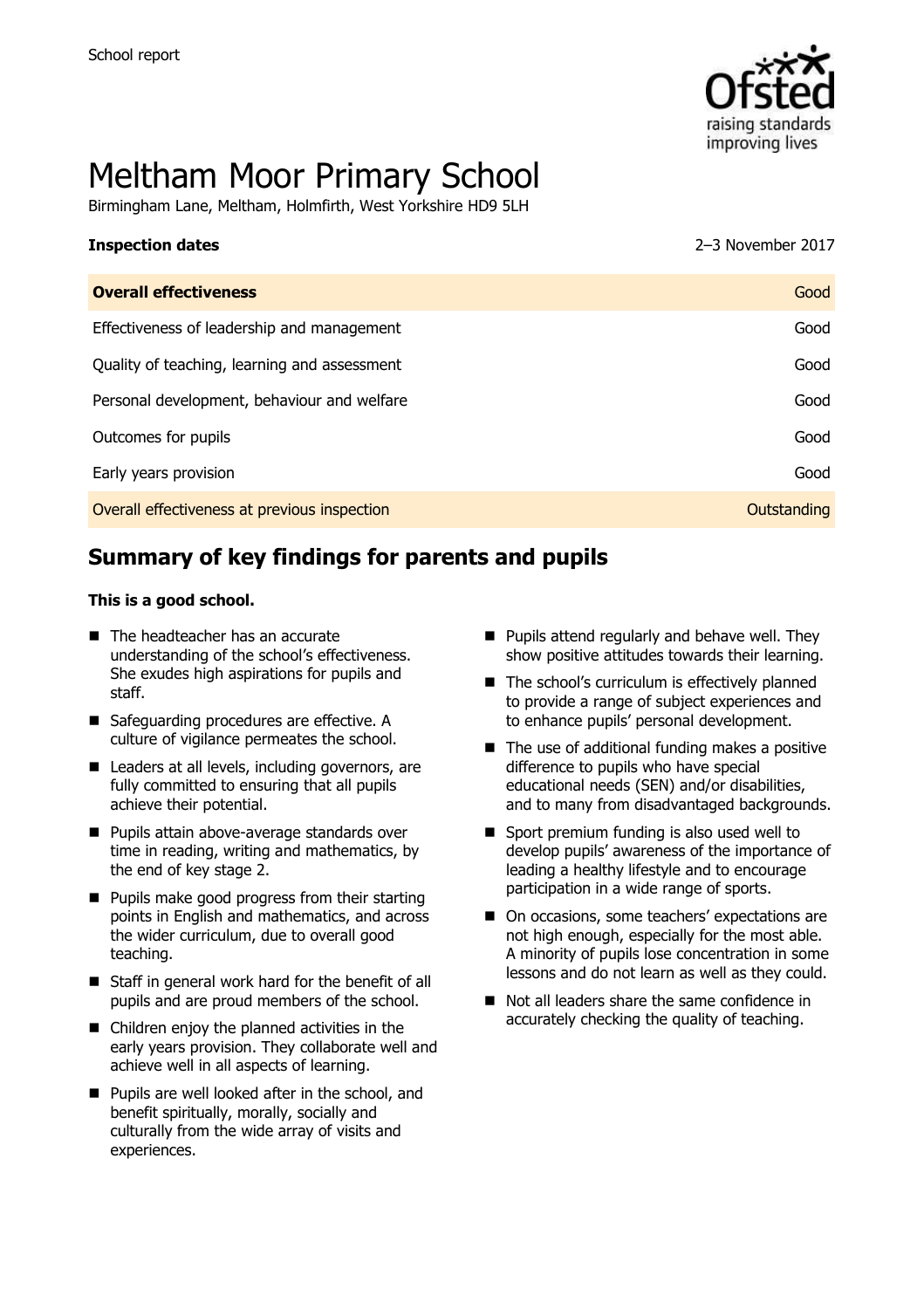

# **Full report**

### **What does the school need to do to improve further?**

- **Ensure that all teaching, learning and assessment are consistently good or better in the** school, and result in at least good progress, in all subjects, across all years, by:
	- better meeting the needs of some of the most able pupils with more challenging work
	- checking regularly the learning and progress of pupils in lessons, and revising work and the timing of activities so that they learn well.
- Sharpen the skills of all leaders, including governors, in checking precisely the effectiveness of teaching on all pupils' good and better learning and progress across the school.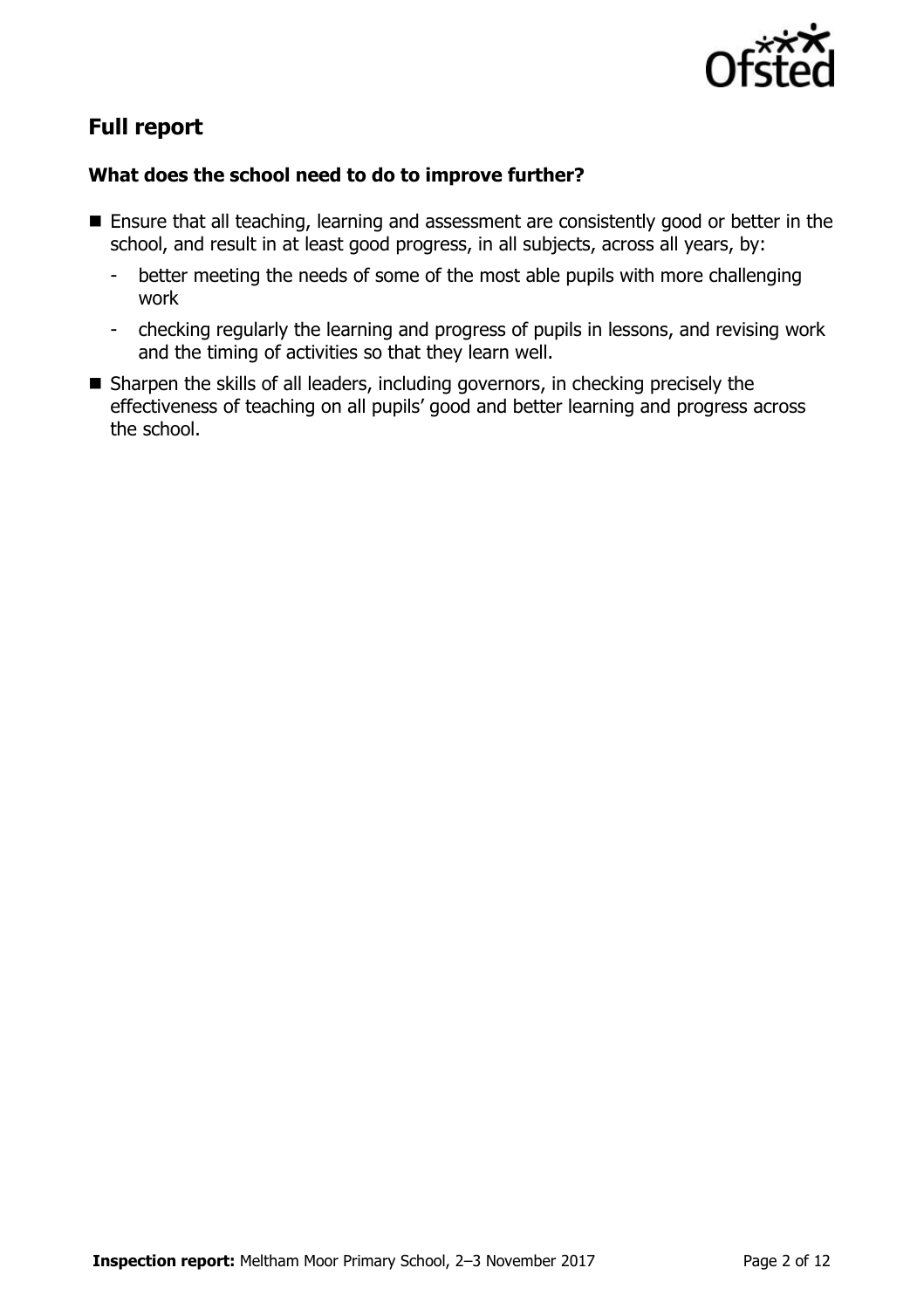

# **Inspection judgements**

#### **Effectiveness of leadership and management Good**

- The headteacher shows high expectations of all pupils and staff. She has an accurate view of the strengths of the school and priorities for further development.
- The headteacher's ambitions are shared by senior and middle leaders and governors. Inspection evidence indicates that leaders have created an inclusive and cohesive school, in which there is a strong culture of vigilance.
- While the quality of teaching is of a good standard, resulting in good overall pupils' achievement, the headteacher has already identified that not all teaching is as effective as it should be. She is taking effective steps to eradicate inconsistencies, supported ably by other leaders and governors.
- Arrangements for managing the performance of staff are well organised. They ensure that all teachers are held to account for developing the quality of their teaching, and for making sure that the pupils they teach make good and better progress. Senior leaders recognise that some teachers' individual targets could be sharper.
- Leaders and governors are keen to further develop their expertise and accuracy in checking the quality of teaching and the impact that it has on all pupils' learning.
- The pupil premium funding is used efficiently. Funding is reviewed by senior leaders and governors to ensure that it supports individual pupils' needs. As a result, differences between the achievement of disadvantaged pupils and other pupils nationally have diminished over time.
- Leaders have also used the additional physical education (PE) and sports funding to increase the range of sports in which pupils can participate. Professional coaching enhances staff's confidence in planning for, and delivering, meaningful PE experiences. Pupils participate in a wide range of activities and competitions, including gymnastics, street dance and athletics.
- The discrete funding for pupils who have SEN and/or disabilities is also checked carefully for impact. Bespoke learning arrangements ensure that these pupils make good progress.
- The well-planned curriculum engages pupils' interests and ignites their curiosity. Teachers work hard to ensure that pupils enjoy their learning and that they broaden their knowledge of life beyond their own community. For example, in key stage 1, pupils compare their findings from different seasonal walks, make model castles and enjoy cooking medieval food. Across key stage 2, pupils learn how to devise computer programs, marvel about the solar system and question the possibilities of another ice age.
- Displays around the school celebrate pupils' artistic, musical and performing skills. Assemblies uphold key school and fundamental British values, such as respect and tolerance for family differences and the concepts of freedom and equality.
- Pupils' spiritual, moral, social and cultural development is promoted well. Opportunities to learn about different religions deepen pupils' spiritual and cultural awareness. Pupils develop an understanding of democracy through assembly themes and in the annual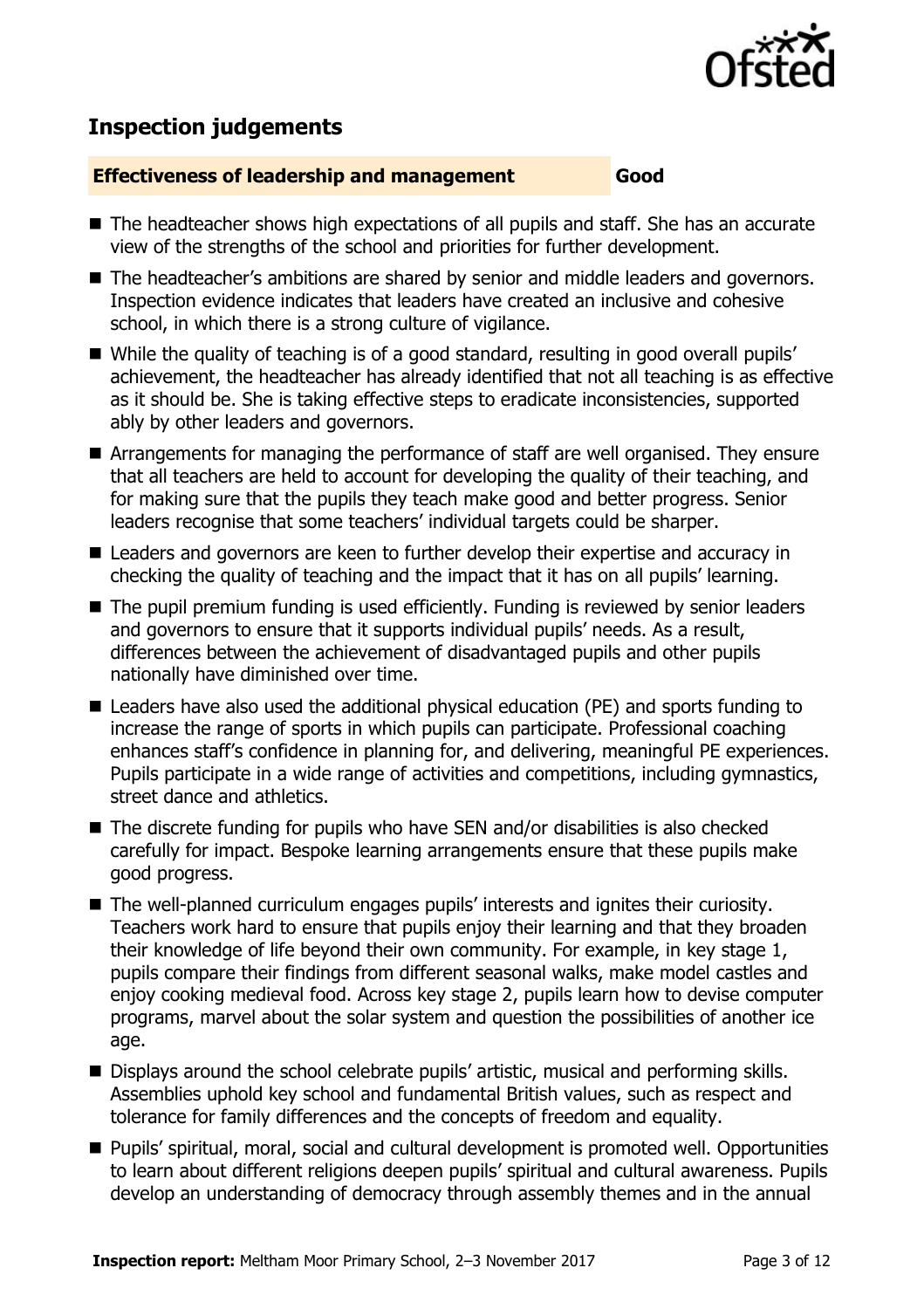

election of school councillors, playground leaders and buddies.

- Pupils' adherence to the school's behavioural code, readiness to take on board positions of responsibility and regular participation in sporting activities enhance their social and moral skills.
- The school has forged effective links with the local authority and expert practitioners from within the Honley partnership of schools and the West Yorkshire teaching alliance. These links provide the school with good support and challenge, to further enhance the quality of teaching and leadership capacity.

#### **Governance of the school**

- Governors are ambitious for all pupils and families, and are determined to provide high-quality teaching and learning experiences for all.
- Governors receive regular information about the school's performance. They are clear about the school's strengths and priorities for further development.
- Governors place a high priority on keeping pupils safe. Governors ensure that the recruitment of staff is extremely thorough, and that staff and governors' training is up to date and relevant.
- Governors are confident in holding school leaders and managers to account and achieve an appropriate balance of challenge and support. They are keen to further develop their understanding of the effectiveness of day-to-day teaching on all pupils' outcomes.

#### **Safeguarding**

- $\blacksquare$  The arrangements for safeguarding are effective.
- Staff have a good understanding of the implications of the latest version of 'Keeping children safe in education'. They use the advice and information they receive to constantly guide their work.
- Leaders strictly adhere to the school's safeguarding procedures and liaise closely with the relevant external organisations, including the Local Safeguarding Children Board and local authority child protection personnel.
- Leaders ensure a safe environment for pupils through regular and detailed risk assessments. Staff are vigilant in keeping pupils safe.
- The school's records show that links with individual families, particularly in which pupils live in vulnerable circumstances, are well established.
- Staff make themselves available throughout the school day, and beyond, to ensure that pupils and families receive the support they need.
- Arrangements for recruiting new staff are detailed, and the school maintains an up-todate, accurate record of all appointments.

**Quality of teaching, learning and assessment Good**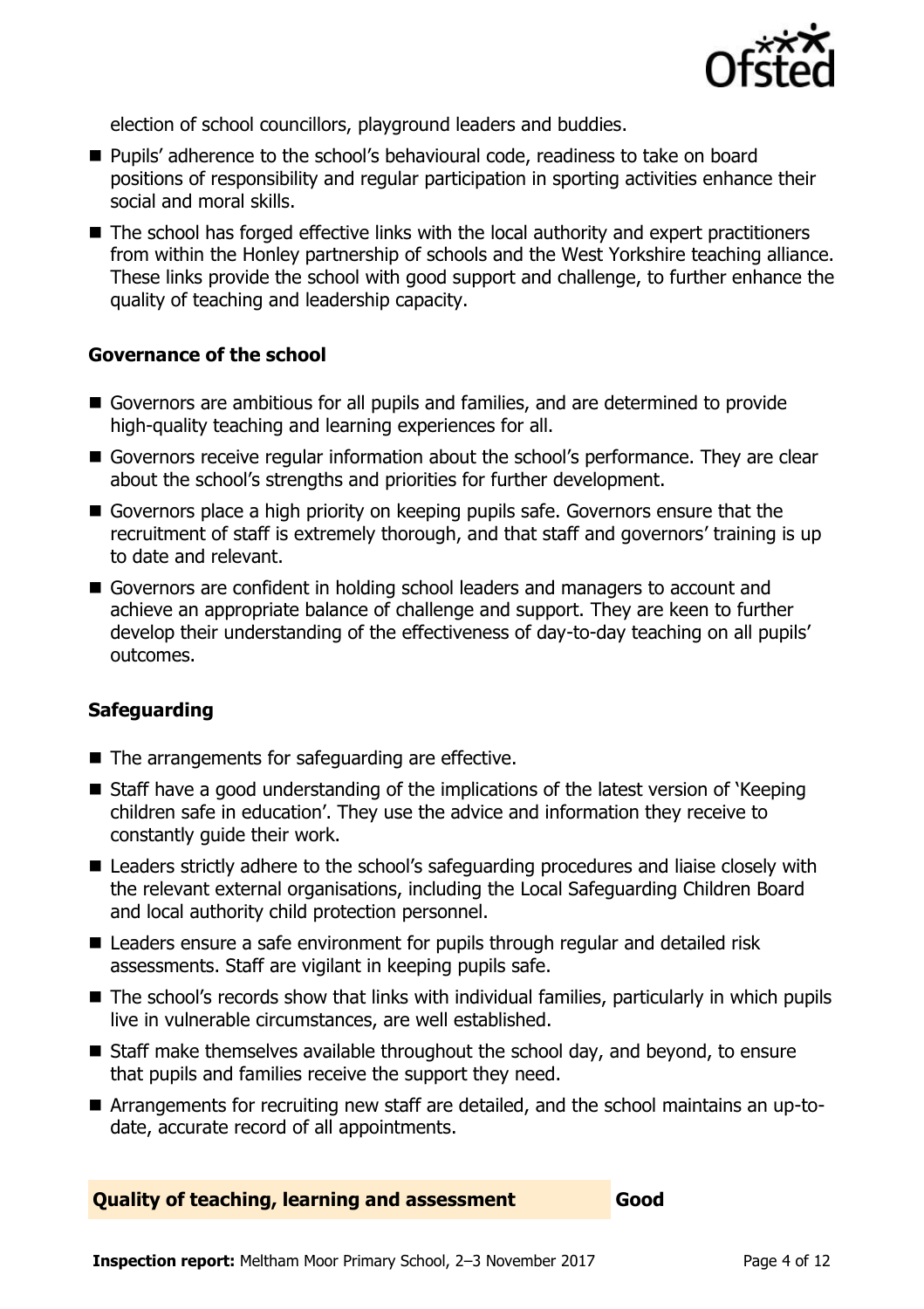

- Teaching is good not only in English and mathematics but also in other subjects. Teachers and support staff plan learning that generally enthuses pupils.
- $\blacksquare$  In Years 2 and 5, for example, inspectors saw pupils solving some challenging mathematics problems. Year 6 pupils' books showed emergent writing in different styles, including dramatic, journalistic and autobiographical accounts. Year 3 pupils talked enthusiastically about their learning of the Iron and Stone Ages, while Year 4 pupils were keen to explain how the different parts of an electrical circuit make a bulb light up.
- In most lessons, teachers show a good understanding of pupils' needs and interests. They expect pupils to apply their learning in different contexts. Most teachers use probing questions skilfully to elicit pupils' understanding and extend their thinking.
- The teaching of mathematics across the school is good. Increasingly, teachers encourage pupils to explain approaches to solving problems and to reason why they succeed and sometimes fail.
- The teaching of writing is equally successful. In many classes, pupils write confidently in a range of formal and informal contexts, and for different audiences and purposes. Teachers encourage pupils to consider punctuation and vocabulary that makes a real impact on the reader, and to spell accurately.
- Reading is taught well. Pupils enjoy reading for pleasure. Younger pupils are taught to use their phonics knowledge to read unfamiliar words accurately. Older pupils appreciate the importance of reading and read regularly in school and at home.
- $\blacksquare$  Most teaching assistants provide pupils with effective support, which heightens their learning from their different starting points.
- Good relationships exist between adults and pupils. This fosters positive attitudes to learning and encourages pupils to try their best.
- The school's website contains suggestions and links for home learning opportunities. Pupils said that they use these to practise and develop their skills in reading, writing, mathematics and other subjects.
- On occasions, in some lessons, teachers' and teaching assistants' expectations are not high enough. They do not check regularly enough the learning and progress of all pupils and revise work and the timing of activities so that all learn well.
- This results in some pupils losing concentration, and completing work in a superficial manner that does not reflect their true abilities. Not all teachers set tasks for some of the most able pupils that consistently challenge them.

#### **Personal development, behaviour and welfare Good**

#### **Personal development and welfare**

- The school's work to promote pupils' personal development and welfare is good.
- Pupils' welfare is a priority. Leaders work successfully with other agencies, including the local authority and social care, when they identify any pupils that may be at risk.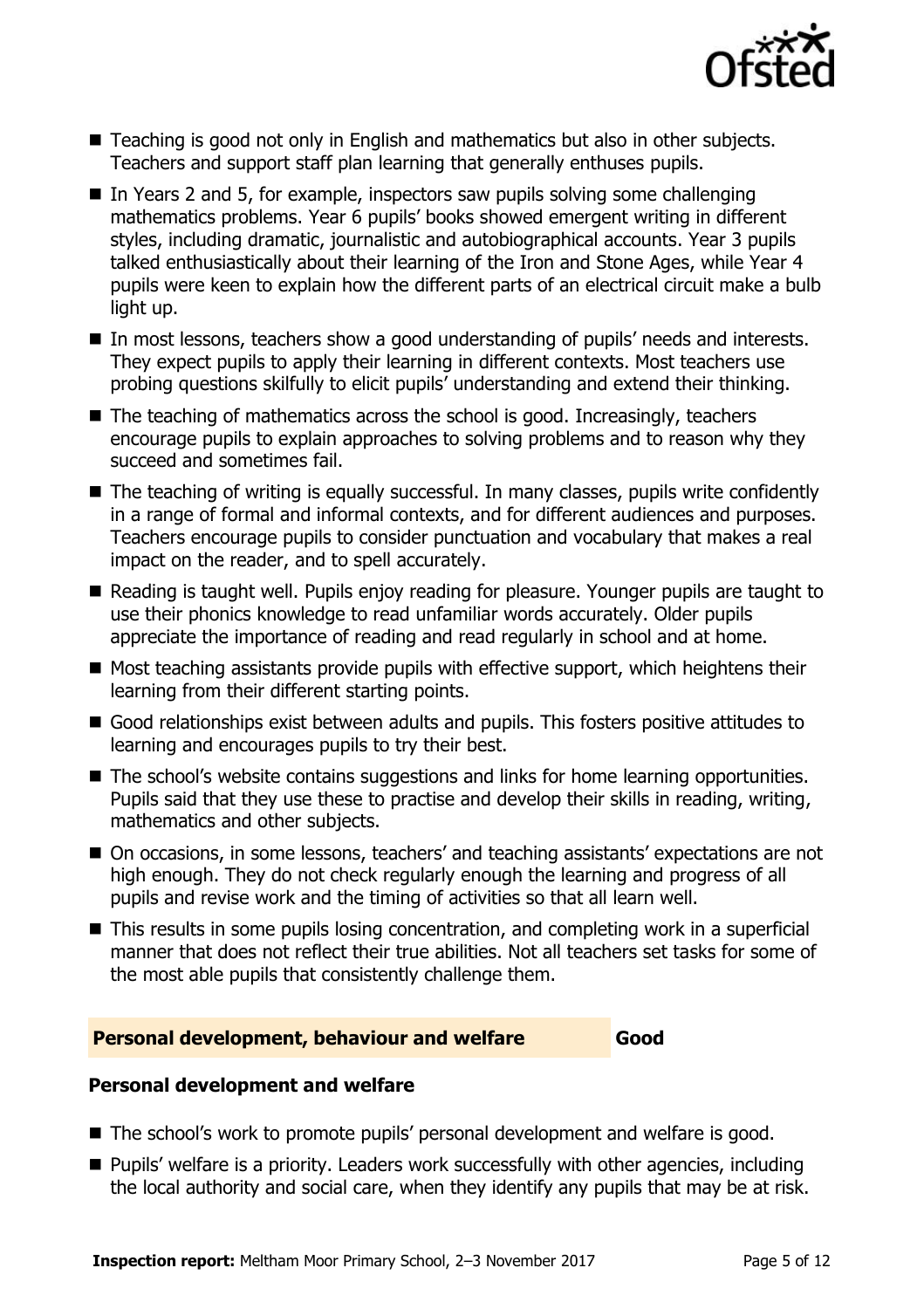

- Many lessons, and the array of educational visits and extra-curricular opportunities, motivate pupils to think about the world around them.
- Visits to local churches, mosques and temples, and opportunities to learn about the different backgrounds of the small proportion of pupils who come from other countries help to prepare pupils well for life in modern Britain. These experiences promote a good appreciation of the views of people from different backgrounds, faiths and cultures.
- **Pupils have a good understanding of the concepts of freedom and democracy and of** Britain's parliamentary system. They talk enthusiastically about their responsibilities as play leaders, buddies and school councillors. They understand how well these opportunities enable them to contribute to the school's community.
- Pupils and adults mix happily with each other at break and lunch times. Pupils are well mannered and welcoming of visitors.
- **Pupils said how much they feel safe in the school and how they are well cared for.** They are confident that staff will help them with any problems that may arise.
- **Pupils know how to keep themselves safe. They are conscious of the importance of** keeping safe online and the vigilance they need to show about people they do not know beyond the school's gates.
- **Pupils understand about different types of bullying and try to prevent it from** happening. Pupils said that when infrequent incidents of bullying occur they are dealt with quickly and successfully by staff.
- Science and PE lessons, as well as assemblies, ensure that pupils are aware of the importance of leading a healthy lifestyle, including regular exercise and a balanced diet.
- The school's records show that a minority of pupils show signs of challenging emotional and behavioural traits, at times. These are well dealt with by all of the adults.
- **Pupils in all years benefit from well-organised opportunities to meet their new teacher,** visit their new classroom and learn about their new learning experiences as they move through the school.

#### **Behaviour**

- The behaviour of pupils is good. Overall inspection evidence indicates that the school operates as an inclusive and cohesive community.
- **Pupils show a good awareness of the expectations that adults and their peers have of** their behaviour. This was seen consistently in all years.
- The vast majority of pupils show positive attitudes to learning and work cooperatively in most lessons. They listen to each other's points of view and help one another with their work.
- Leaders successfully promote the importance of regular attendance and quickly follow up any extended absence. As a result, attendance is above average and the vast majority of pupils attend regularly.
- On occasions, particularly where teachers' expectations are not high enough, some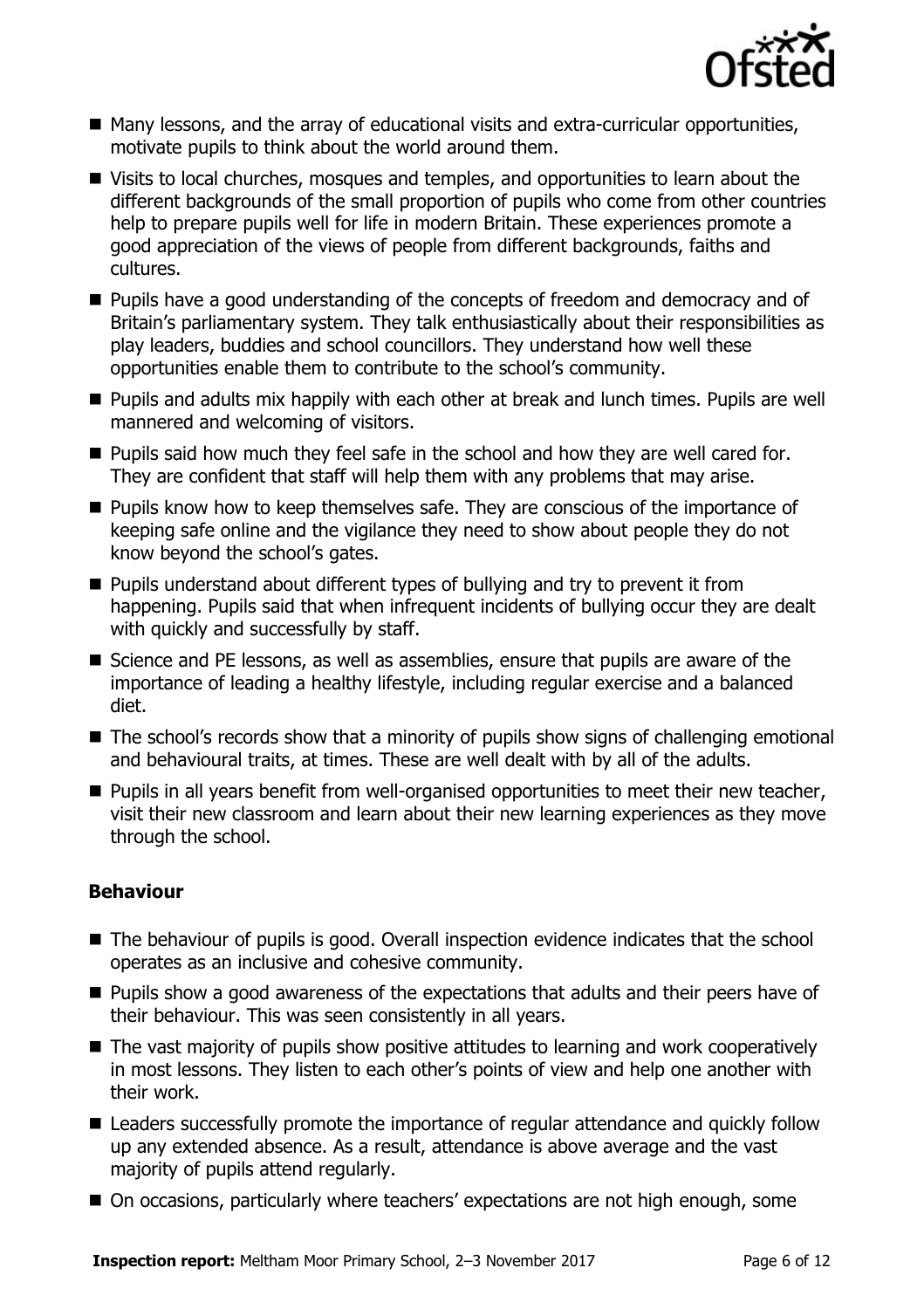

pupils lose concentration in some classes. On these occasions, some pupils do not make the most of their learning opportunities.

#### **Outcomes for pupils Good**

- **Pupils'** achievement is good. This is because most teaching inspires pupils to learn and succeed.
- As a result, overall key stage 1 attainment over time is at least average. Attainment at the end of key stage 2 is above average, especially in writing. Unvalidated 2017 outcomes sustain this picture. These outcomes represent good progress.
- Pupils' reading skills are well developed. From different starting points, pupils read fluently and with understanding to inspectors. They used acquired phonics skills to pronounce unfamiliar words accurately. Older pupils could talk about their favourite authors, giving reasons for their preferences.
- **Pupils' mathematical skills are also well developed. In most classes, pupils are keen to** practise their basic mathematical skills and to use them to solve mathematical problems. Many pupils readily explain how they have worked out calculations, and why they have chosen certain approaches to solving problems.
- The vast majority of pupils develop confidence in writing for different purposes and audiences. Pupils are adept in using a range of language and punctuation for effect. Many sequence their ideas skilfully in well-constructed sentences and paragraphs. Increasingly, pupils spell accurately and use grammar correctly.
- $\blacksquare$  Pupils develop good skills and understanding in science. By the end of key stage 2, they reach broadly average standards. Pupils develop good musical appreciation through playing a range of instruments, listening regularly to music from different world cultures and enjoving regular singing opportunities. Good-quality PE experiences develop levels of teamwork, stamina and physical agility. In art, pupils consider great artists, architects and designers throughout history.
- **Pupils who have SEN and/or disabilities make good progress. This progress is the result** of well-planned support and well-targeted activities.
- By the time they leave school, the progress made by pupils eligible for support funded by the pupil premium is also good. Differences in the attainment of disadvantaged pupils and others nationally have narrowed over time. School information shows that the majority of current disadvantaged pupils, including the most able, are making good progress in many classes. This is because the school is aware of their needs and generally ensures that support for them is effective.
- The most able pupils generally make good progress. Many lessons challenge them to think for themselves and deepen their understanding.
- On occasions, however, some pupils do not make consistently the progress of which they are capable. This is particularly the case for some of the most able. This is because some teachers' expectations are not consistently high enough. Work is not pitched at a high enough level to sustain pupils' interest levels and consistently develop their skills and understanding.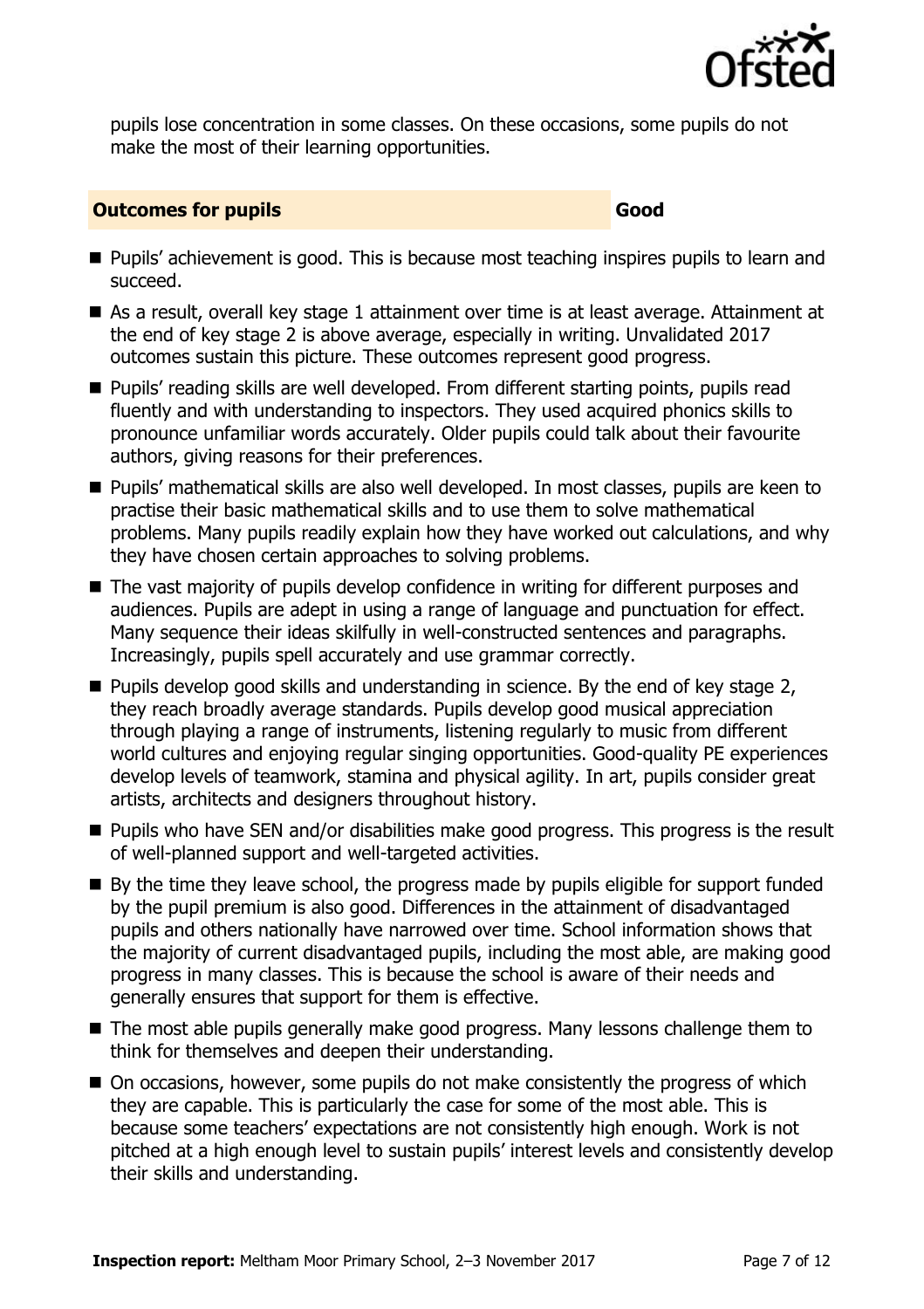

#### **Early years provision Good Good**

- The vast majority of children make good progress in the early years. By the end of the Reception Year, the proportion reaching a good level of development is rising and at the national average. Children are well prepared to start Year 1.
- Children settle quickly in the Nursery and become confident learners because routines and expectations are well defined. They behave well and quickly show respect for, and patience towards, one another.
- For the most part, children are encouraged to help each other with the planned activities. They confidently explore the stimulating resources, collaborating enthusiastically to play tunes with xylophones, follow a recipe to create magic potions and construct 'emergency' vehicles from packets and boxes.
- Many of the adults ask questions that encourage children to think for themselves and develop confidence in communicating with each other. In the main, adults check how well children are doing and identify how they can develop further.
- On occasions, some adults do not ensure that time and resources are used to the best effect. Some children are not encouraged, as well as they might be, to derive full benefit from some of the outdoor opportunities and experiences designed to develop key literacy and numeracy skills.
- The regular modelling of sounds and actions by most of the adults particularly lends confidence to children who are experiencing communication difficulties. Those who have SEN and/or disabilities are supported effectively alongside their peers. Pupil premium funding is used successfully to provide disadvantaged children with additional support and resources.
- Not all of the most able children are challenged consistently to ensure that they develop their skills to the full. Over time, few children exceed a good level of development by the end of the Reception Year.
- **E** Effective leadership of the early years ensures that staff work well as a team and are keen to share good practice with each other. Early years practitioners are proactive in seeking out, and learning from, the good practice in other schools.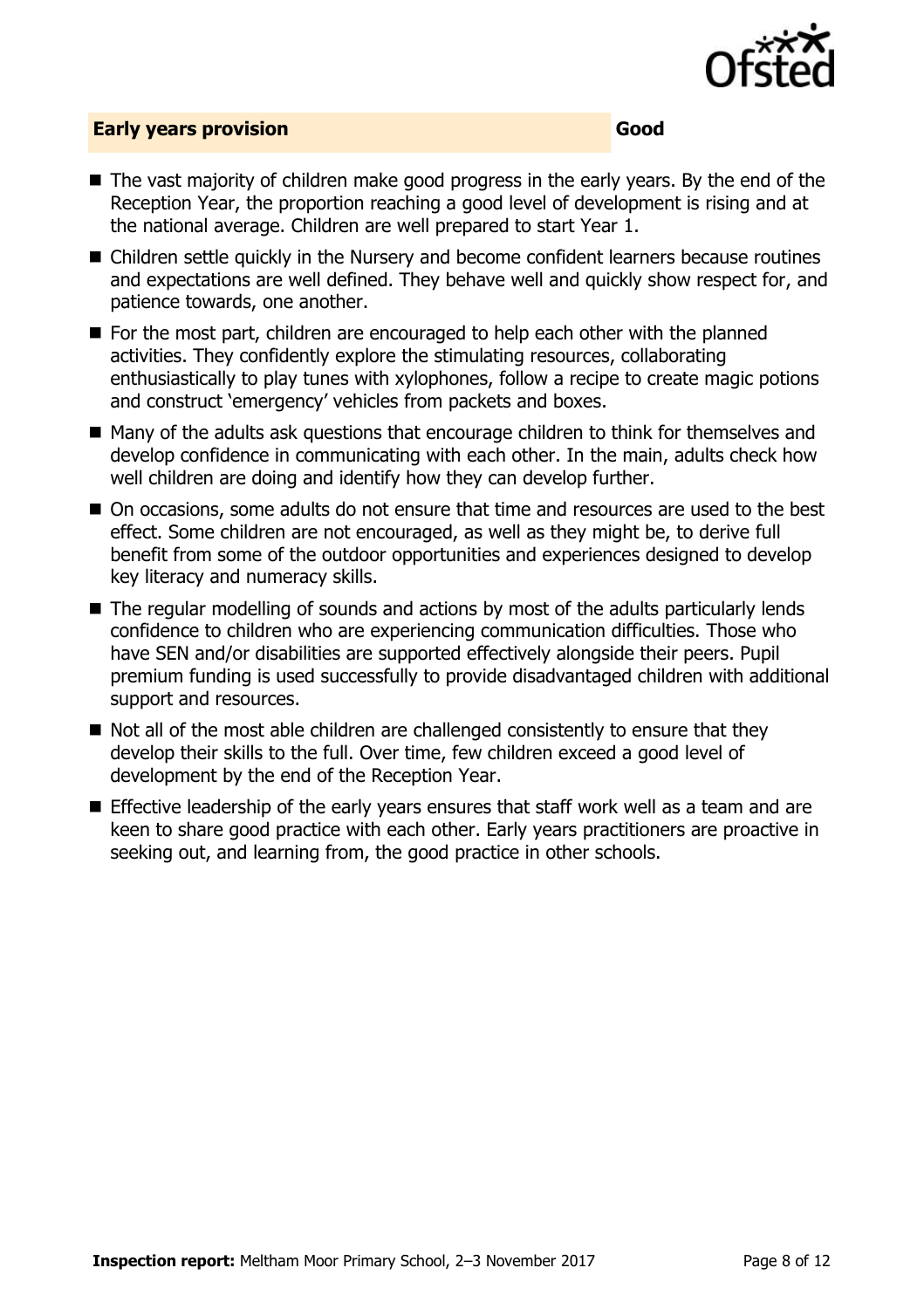

# **School details**

| Unique reference number | 107681          |
|-------------------------|-----------------|
| Local authority         | <b>Kirklees</b> |
| Inspection number       | 10040462        |

| Type of school                      | Primary                |
|-------------------------------------|------------------------|
| School category                     | Community              |
| Age range of pupils                 | 3 to 11                |
| <b>Gender of pupils</b>             | Mixed                  |
| Number of pupils on the school roll | 217                    |
| Appropriate authority               | The governing body     |
| Chair                               | Sarah Lockwood         |
| <b>Headteacher</b>                  | Liz Woodfield          |
| Telephone number                    | 01484 859032           |
| Website                             | www.melthammoor.org    |
| <b>Email address</b>                | office@melthammoor.org |
| Date of previous inspection         | June 2007              |

#### **Information about this school**

- The school meets the requirements on the publication of specified information on its website.
- The school is a smaller than average-sized primary school.
- The vast majority of pupils are White British. Few pupils speak English as an additional language.
- The proportion of pupils known to be eligible for support through the pupil premium is average.
- The proportion of pupils who have SEN and/or disabilities is average. The proportion of pupils who have an education, health and care plan is broadly average.
- The school meets the government's current floor standards, which are the minimum expectations for pupils' attainment and progress.
- In recent years, a new headteacher, deputy headteacher, middle leaders and a new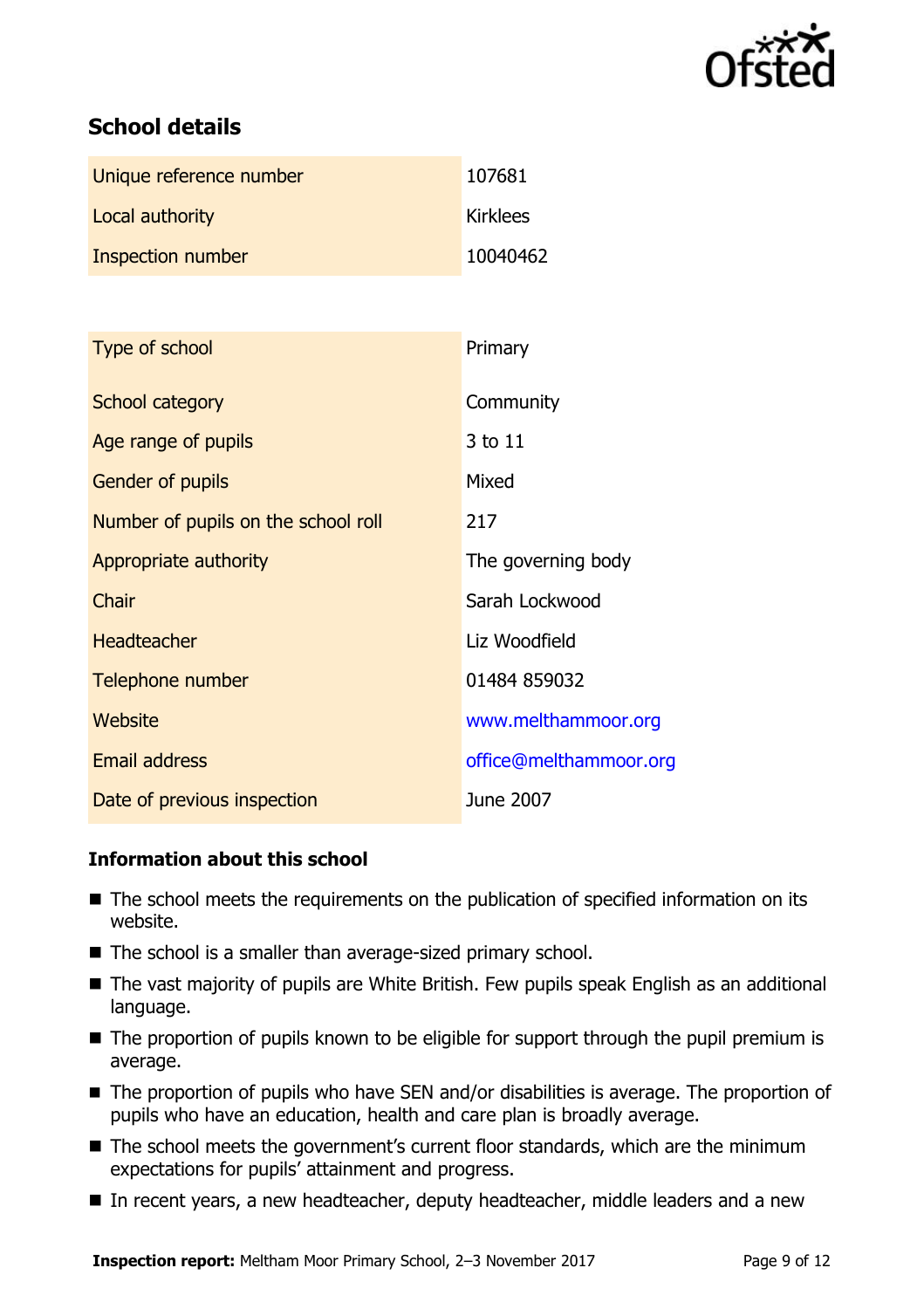

chair of governors have been appointed.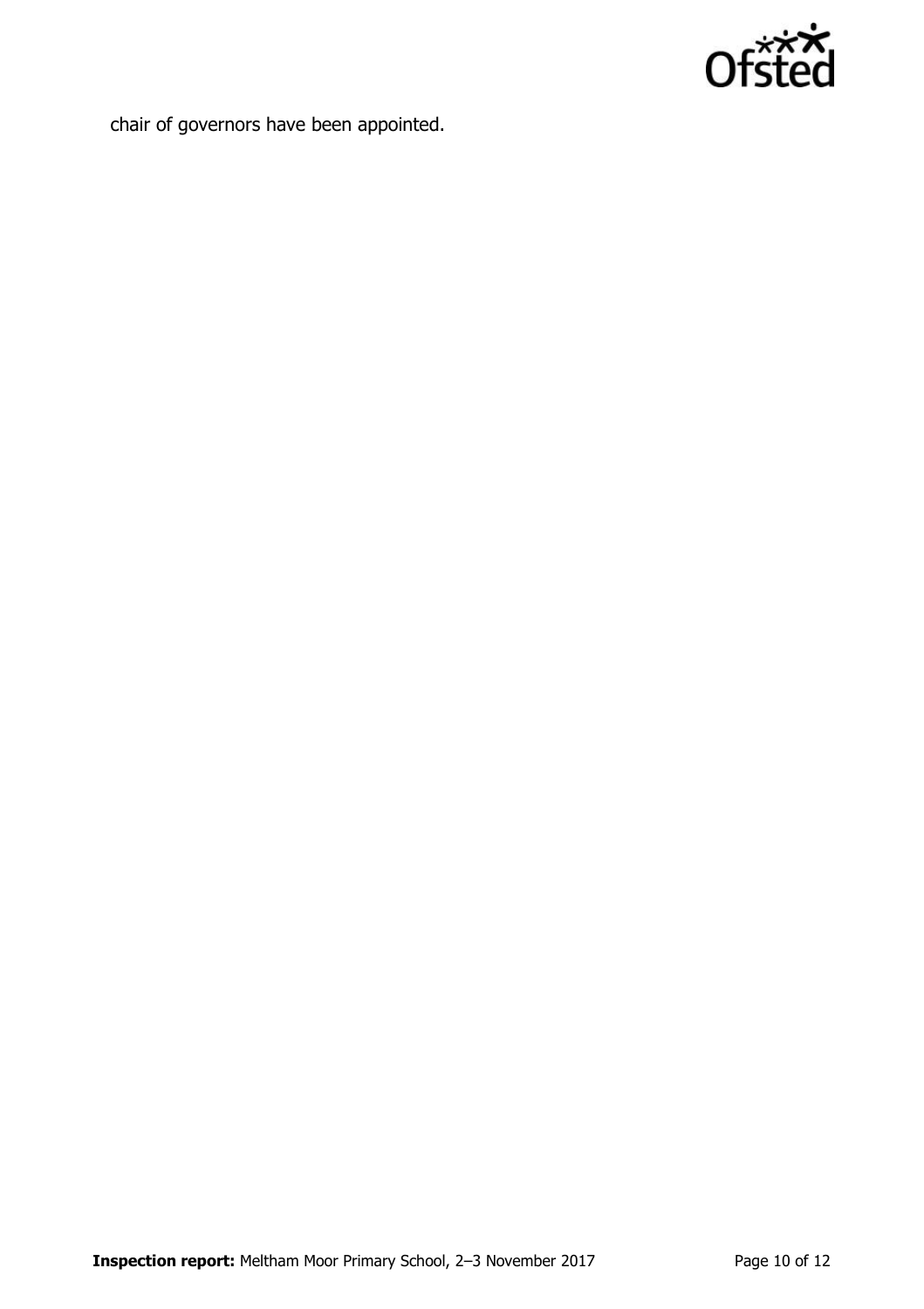

# **Information about this inspection**

- The inspection was converted from an initial unannounced Section 8 inspection, due to safeguarding concerns arising from a complaint, to a Section 5 inspection. The reason for the conversion was the result of insufficient information to support the school's continued outstanding effectiveness.
- Inspectors visited a wide range of lessons across the school, looking extensively at pupils' work in all lessons. A large number of visits to lessons were made with the headteacher and deputy headteacher.
- Alongside school leaders, inspectors reviewed pupils' progress data and pupils' work in books, information about the performance of teachers, documents pertaining to safety and behaviour, and information pertaining to safeguarding.
- Inspectors spoke with pupils in lessons, at break and lunch times, and met with groups of pupils separately.
- Meetings were held with the headteacher and deputy headteacher, senior and middle leaders, governors and a representative from the local authority. Informal discussions also took place with a number of parents in the playground, prior to the start of the school day.
- Due to the conversion of the inspection, no Ofsted questionnaires were available for completion. However, inspectors considered school surveys of the views of parents of the work of the school.
- Year 6 pupils were taking part in an off-site residential learning experience during the inspection. Their learning and progress were assessed through discussions with key staff, and detailed sampling of the school's records for Year 6 and of the work in pupils' books.

#### **Inspection team**

| Andy Swallow, lead inspector | Ofsted Inspector        |
|------------------------------|-------------------------|
| Lynda Florence               | <b>Ofsted Inspector</b> |
| Mary Lanovy-Taylor           | Ofsted Inspector        |